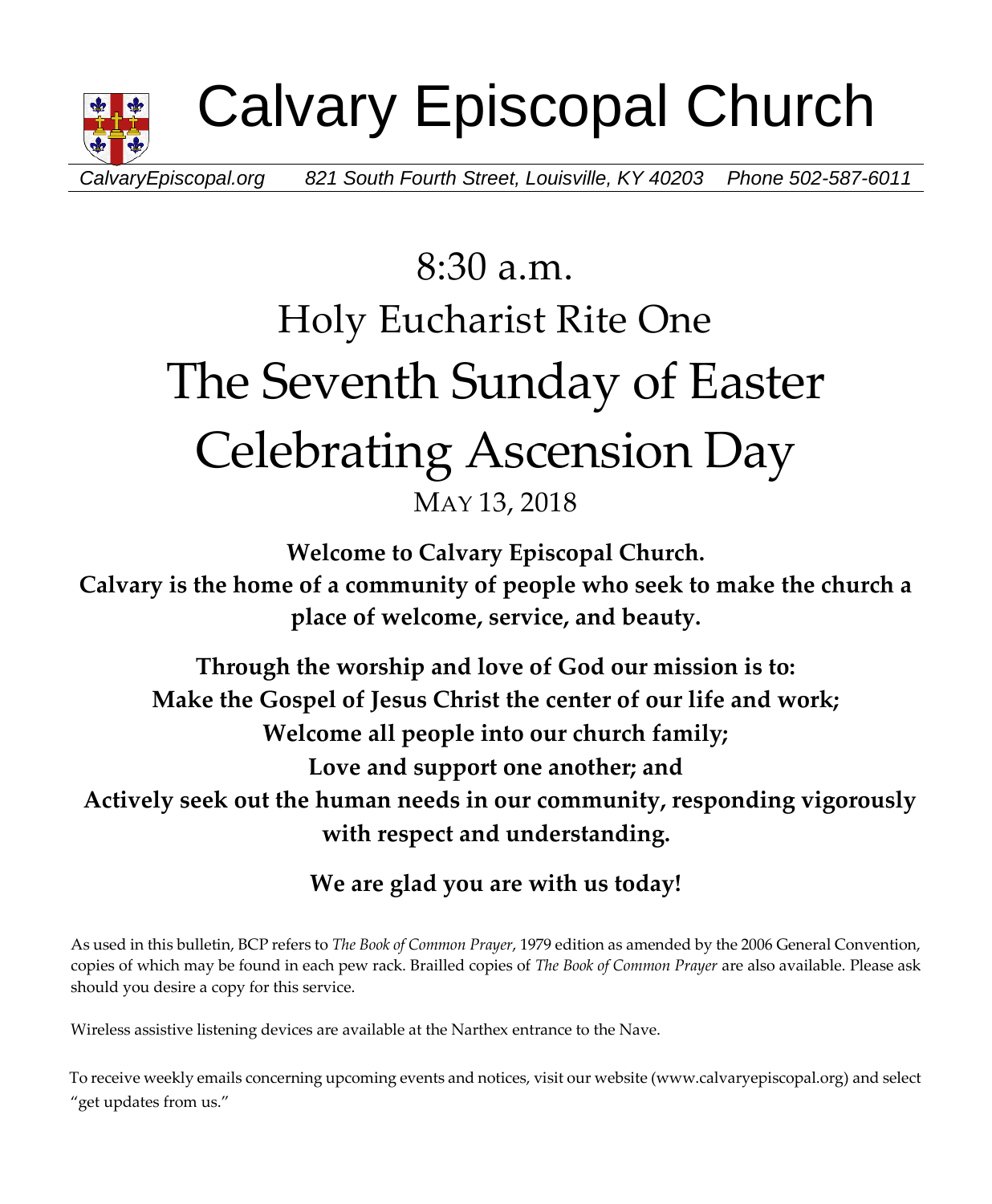**Prelude** *Prelude in D Major*, BWV 540/1 Johann Sebastian Bach (1685-1750)

### **The Word of God** *BCP 323*

*All standing, the Celebrant says*

Alleluia. Christ is risen. *People The Lord is risen indeed. Alleluia.*

*The Celebrant continues*

Almighty God, unto whom all hearts are open, all desires known, and from whom no secrets are hid: Cleanse the thoughts of our hearts by the inspiration of thy Holy Spirit, that we may perfectly love thee, and worthily magnify thy holy Name; through Christ our Lord. *Amen*.

Hear what our Lord Jesus Christ saith: Thou shalt love the Lord thy God with all thy heart, and with all thy soul, and with all thy mind. This is the first and great commandment. And the second is like unto it: Thou shalt love thy neighbor as thyself. On these two commandments hang all the Law and the Prophets.

## **Gloria in Excelsis** *BCP 324*

Glory be to God on high, and on earth peace, good will towards men. We praise thee, we bless thee, we worship thee, we glorify thee, we give thanks to thee for thy great glory, O Lord God, heavenly King, God the Father Almighty. O Lord, the only-begotten Son, Jesus Christ; O Lord God, Lamb of God, Son of the Father, that takest away the sins of the world, have mercy upon us. Thou that takest away the sins of the world, receive our prayer. Thou that sittest at the right hand of God the Father, have mercy upon us.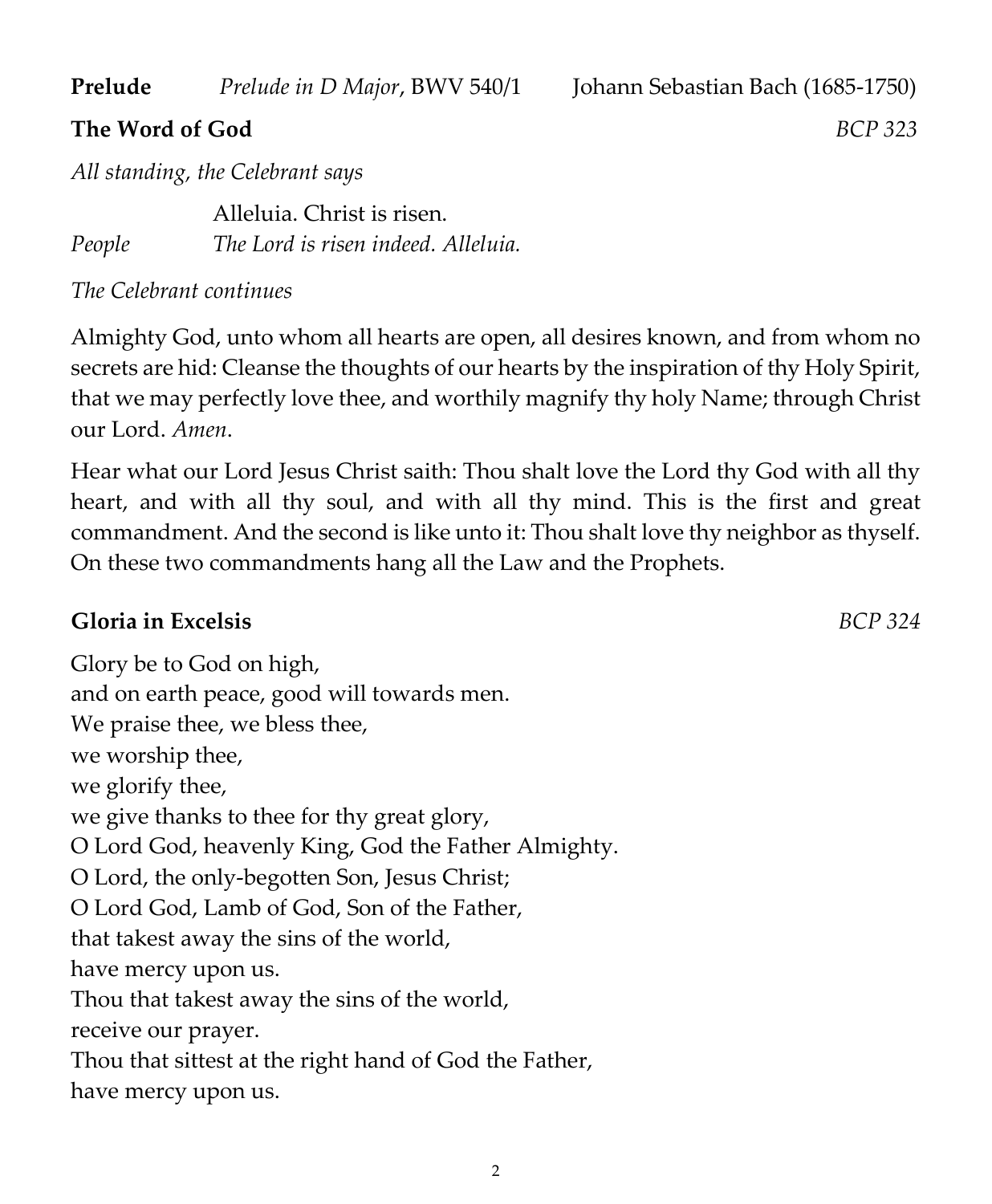For thou only art holy; thou only art the Lord; thou only, O Christ, with the Holy Ghost, art most high in the glory of God the Father. Amen.

# **The Collect of the Day** *BCP 174*

| Celebrant | The Lord be with you. |
|-----------|-----------------------|
| People    | And with thy spirit.  |
| Celebrant | Let us pray.          |

O Almighty God, whose blessed Son our Savior Jesus Christ ascended far above all heavens that he might fill all things: Mercifully give us faith to perceive that, according to his promise, he abideth with his Church on earth, even unto the end of the ages; through the same Jesus Christ our Lord, who liveth and reigneth with thee and the Holy Spirit, one God, in glory everlasting. *Amen*. *Please be seated.*

# **First Reading Acts 1:1-11**

*Please be seated.*

A reading from the Acts of the Apostles.

In the first book, Theophilus, I wrote about all that Jesus did and taught from the beginning until the day when he was taken up to heaven, after giving instructions through the Holy Spirit to the apostles whom he had chosen. After his suffering he presented himself alive to them by many convincing proofs, appearing to them during forty days and speaking about the kingdom of God. While staying with them, he ordered them not to leave Jerusalem, but to wait there for the promise of the Father. "This," he said, "is what you have heard from me; for John baptized with water, but you will be baptized with the Holy Spirit not many days from now." So when they had come together, they asked him, "Lord, is this the time when you will restore the kingdom to Israel?" He replied, "It is not for you to know the times or periods that the Father has set by his own authority. But you will receive power when the Holy Spirit has come upon you; and you will be my witnesses in Jerusalem, in all Judea and Samaria, and to the ends of the earth." When he had said this, as they were watching, he was lifted up, and a cloud took him out of their sight. While he was going and they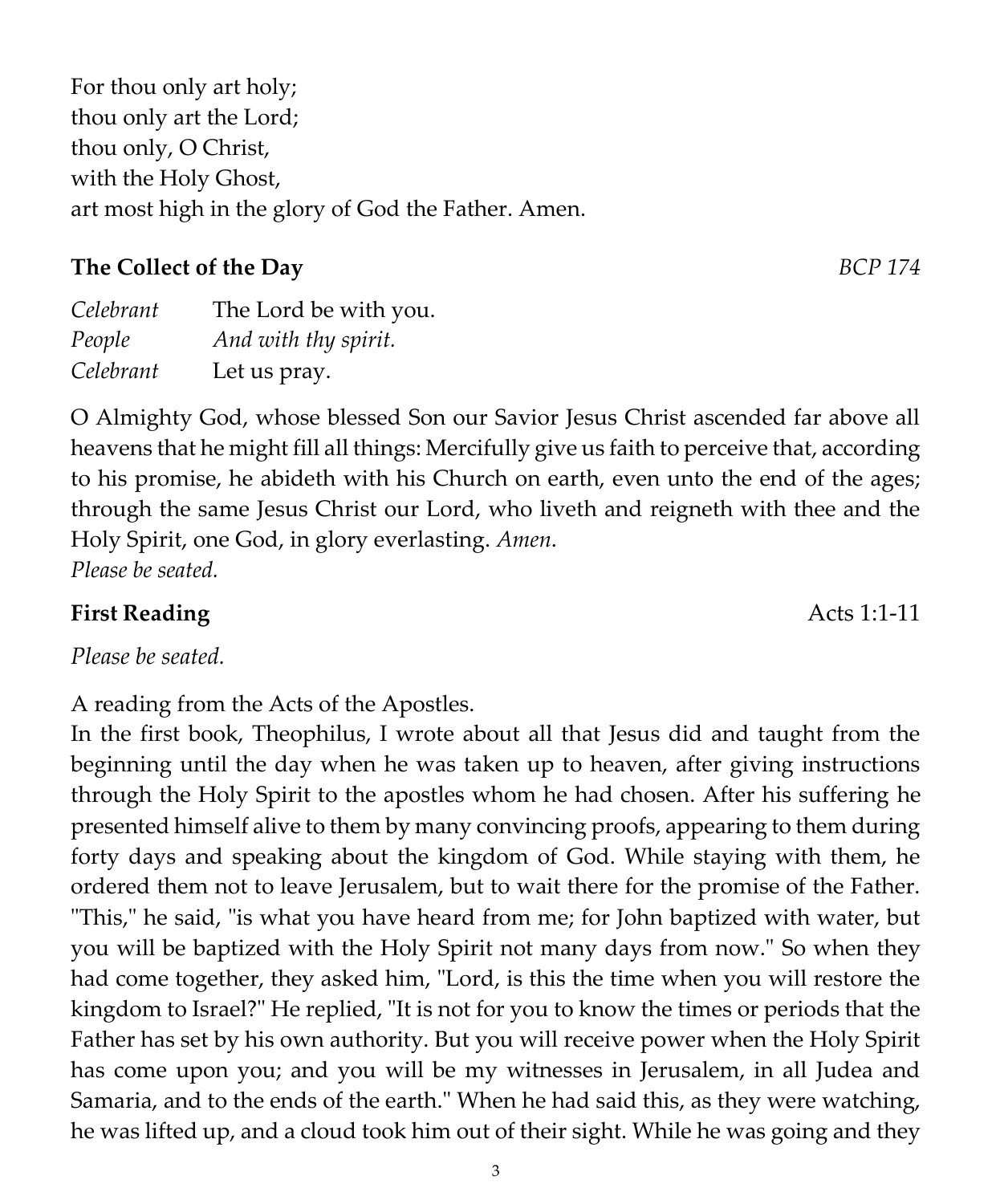were gazing up toward heaven, suddenly two men in white robes stood by them. They said, "Men of Galilee, why do you stand looking up toward heaven? This Jesus, who has been taken up from you into heaven, will come in the same way as you saw him go into heaven."

*Reader* The Word of the Lord. *People* Thanks be to God.

#### **Psalm 47** *Dmnes gentes, plaudit* **<b>BCP** *BCP BCP BCP BCP BCP BCP BCP BCP BCP BCP BCP BCP BCP BCP BCP BCP BCP BCP BCP BCP BCP BCP BC*

*Read in unison, seated.*

1 Clap your hands, all you peoples; \* shout to God with a cry of joy. 2 For the LORD Most High is to be feared; \* he is the great King over all the earth. 3 He subdues the peoples under us, \* and the nations under our feet. 4 He chooses our inheritance for us, \* the pride of Jacob whom he loves. 5 God has gone up with a shout, \* the LORD with the sound of the ram's-horn. 6 Sing praises to God, sing praises; \* sing praises to our King, sing praises. 7 For God is King of all the earth; \* sing praises with all your skill. 8 God reigns over the nations; \* God sits upon his holy throne. 9 The nobles of the peoples have gathered together \* with the people of the God of Abraham. 10 The rulers of the earth belong to God, \* and he is highly exalted.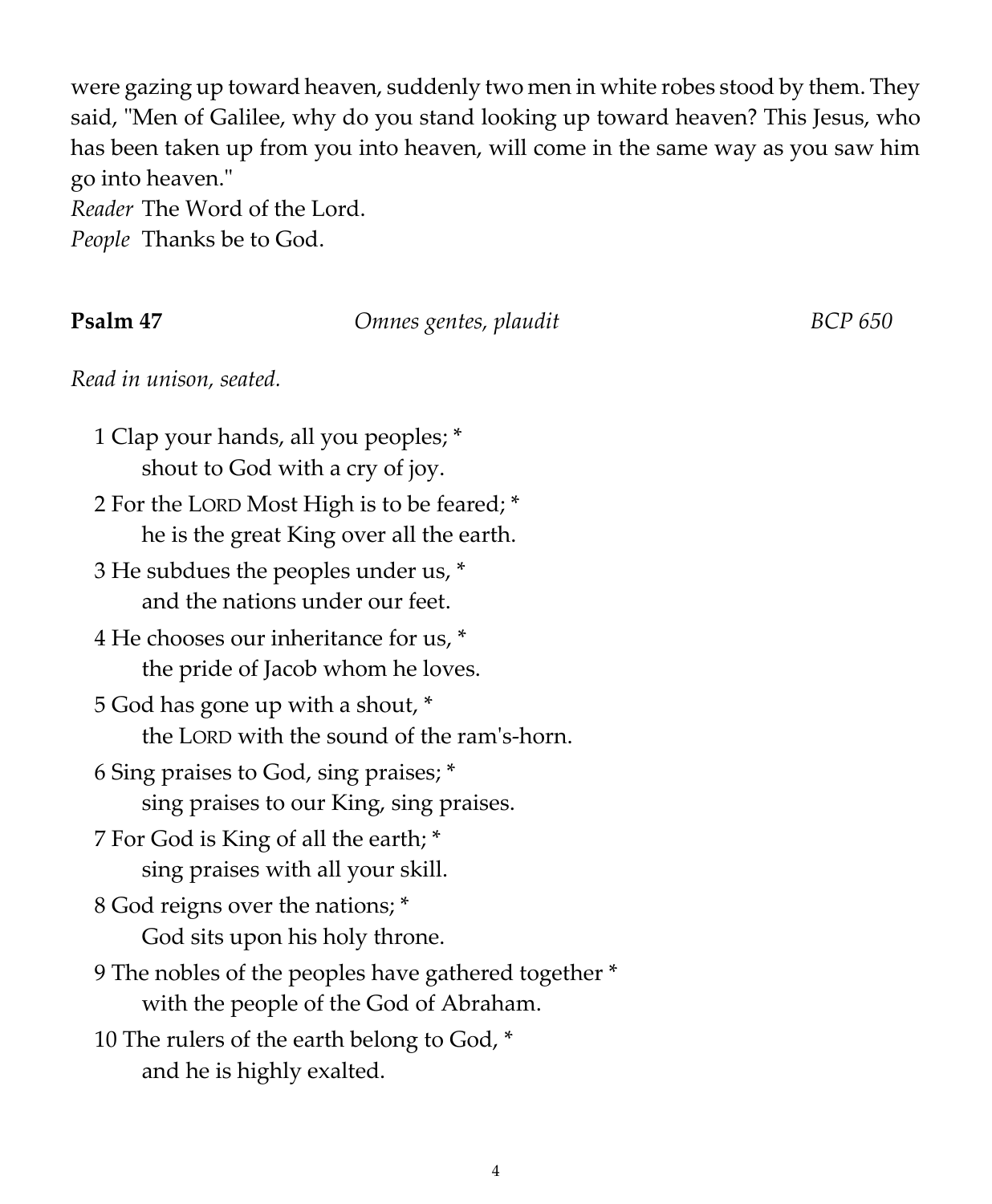*Please stand.*

#### **The Holy Gospel** Luke 24:44-53

*Gospeler* The Holy Gospel of our Lord Jesus Christ according to Luke. *People* Glory be to thee, O Lord.

Jesus said to his disciples, "These are my words that I spoke to you while I was still with you-- that everything written about me in the law of Moses, the prophets, and the psalms must be fulfilled." Then he opened their minds to understand the scriptures, and he said to them, "Thus it is written, that the Messiah is to suffer and to rise from the dead on the third day, and that repentance and forgiveness of sins is to be proclaimed in his name to all nations, beginning from Jerusalem. You are witnesses of these things. And see, I am sending upon you what my Father promised; so stay here in the city until you have been clothed with power from on high." Then he led them out as far as Bethany, and, lifting up his hands, he blessed them. While he was blessing them, he withdrew from them and was carried up into heaven. And they worshiped him, and returned to Jerusalem with great joy; and they were continually in the temple blessing God.

| Gospeler | The Gospel of the Lord.      |
|----------|------------------------------|
| People   | Praise be to thee, O Christ. |

# **The Nicene Creed** *BCP 327*

*All stand.*

I believe in one God, the Father Almighty, maker of heaven and earth, and of all things visible and invisible;

And in one Lord Jesus Christ, the only-begotten Son of God, begotten of his Father before all worlds, God of God, Light of Light, very God of very God, begotten, not made,

**The Sermon** The Rev. John G. Allen, Ir.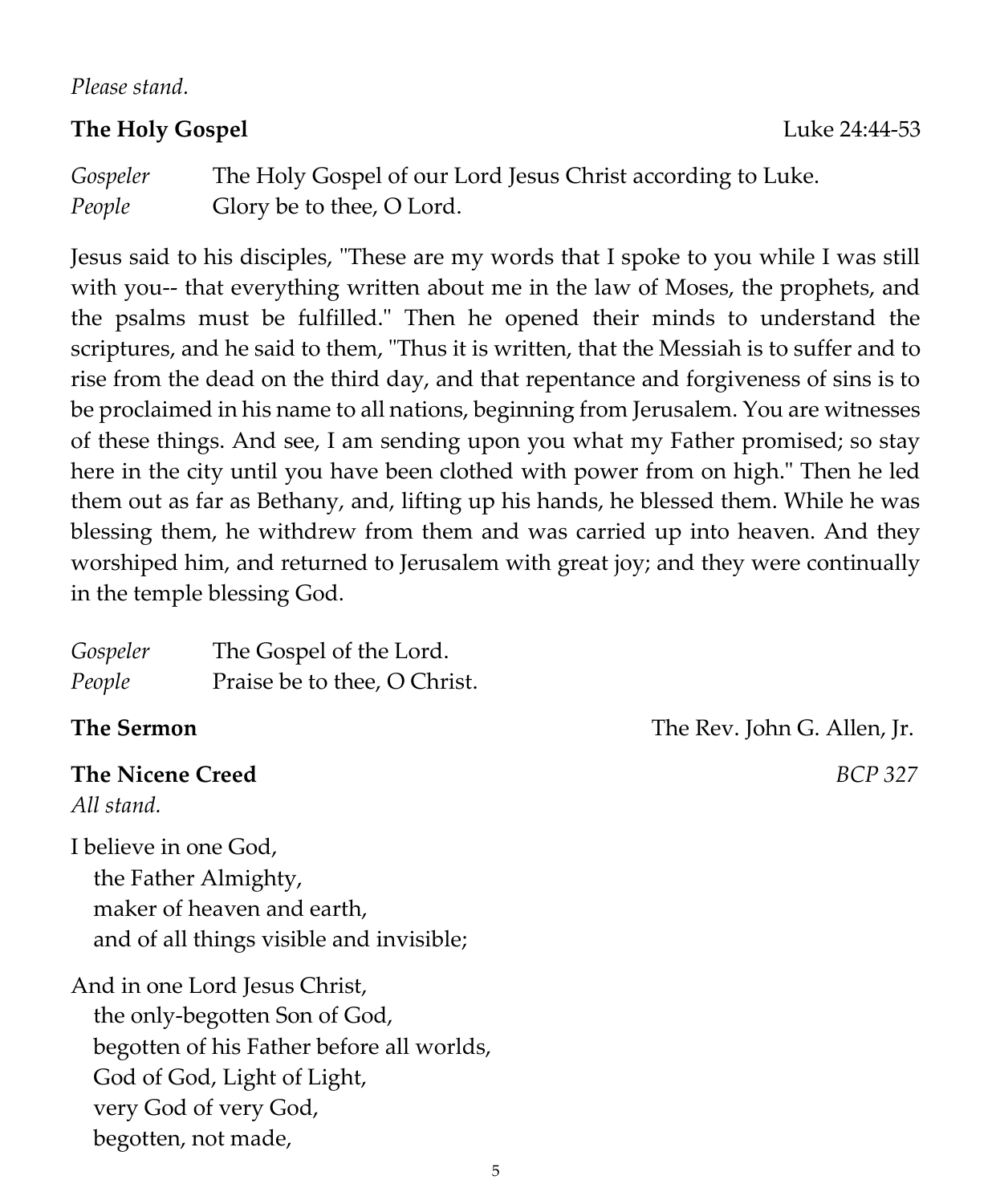being of one substance with the Father; by whom all things were made; who for us men and for our salvation came down from heaven, and was incarnate by the Holy Ghost of the Virgin Mary, and was made man; and was crucified also for us under Pontius Pilate; he suffered and was buried; and the third day he rose again according to the Scriptures, and ascended into heaven, and sitteth on the right hand of the Father; and he shall come again, with glory, to judge both the quick and the dead; whose kingdom shall have no end. And I believe in the Holy Ghost the Lord, and Giver of Life, who proceedeth from the Father and the Son; who with the Father and the Son together is worshiped and glorified; who spake by the Prophets. And I believe one holy Catholic and Apostolic Church;

I acknowledge one Baptism for the remission of sins; and I look for the resurrection of the dead, and the life of the world to come. Amen.

#### **The Prayers of the People** *BCP 328*

*Please kneel as able.*

Let us pray for the whole state of Christ's Church and the world.

Almighty and everliving God, who in thy holy Word hast taught us to make prayers, and supplications, and to give thanks for all men: Receive these our prayers which we offer unto thy divine Majesty, beseeching thee to inspire continually the Universal Church with the spirit of truth, unity, and concord.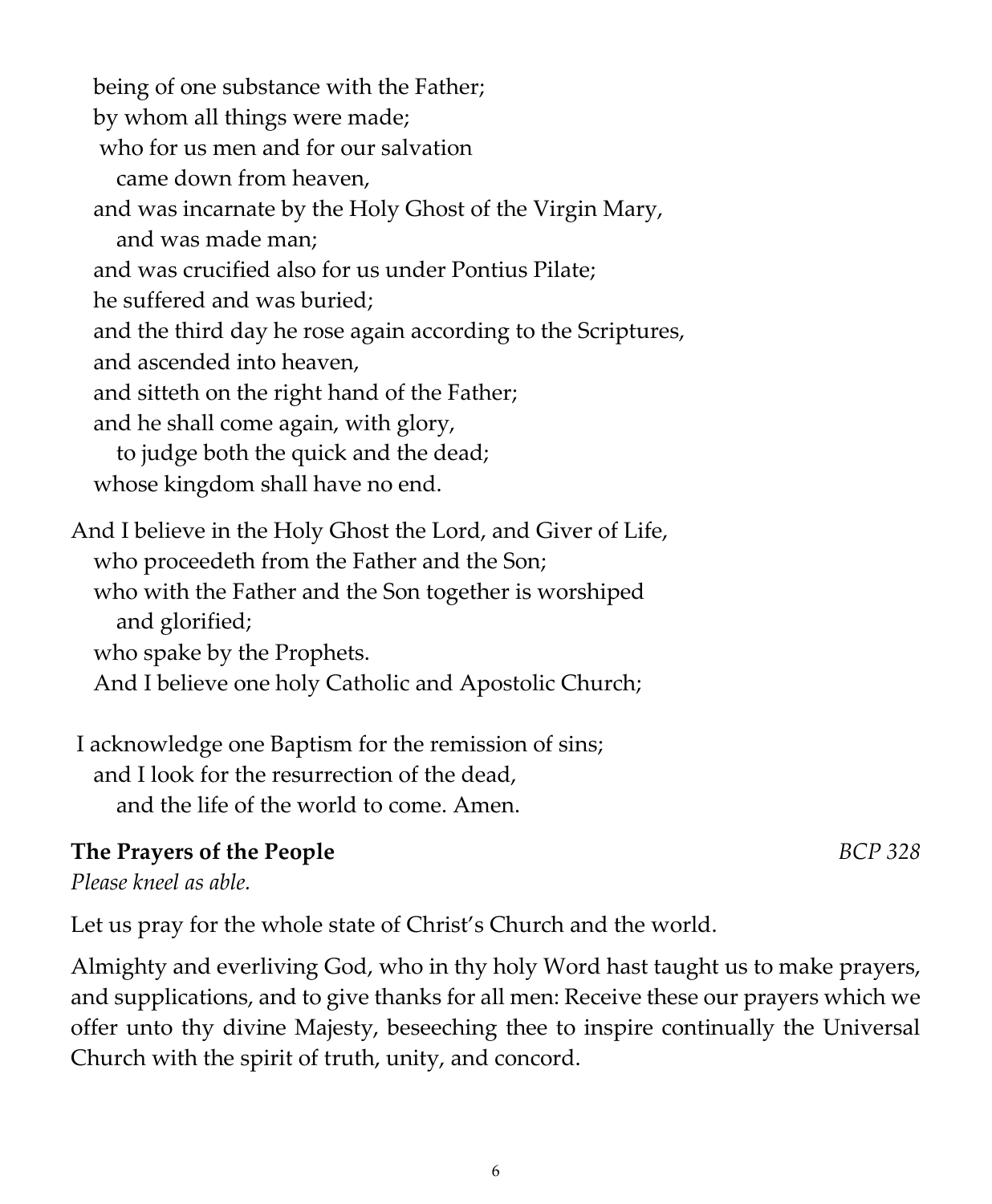We pray for the Episcopal Church in Jerusalem & The Middle East, and for the Church of the Ascension, Bardstown, Ky. Grant that all those who do confess thy holy Name may agree in the truth of thy holy Word, and live in unity and godly love.

Give grace, O heavenly Father, to all bishops and other ministers, especially Justin, Archbishop of Canterbury; Michael, our Presiding Bishop; Terry, our Bishop; and John, our Priest; that they may, both by their life and doctrine, set forth thy true and lively Word, and rightly and duly administer thy holy Sacraments.

And to all thy people give thy heavenly grace, and especially to this congregation here present; that, with meek heart and due reverence, they may hear and receive thy holy Word, truly serving thee in holiness and righteousness all the days of their life.

We beseech thee also so to rule the hearts of those who bear the authority of government in this and every land, especially Donald, our President; Matthew and Eric, our Governors; and Greg, our Mayor; that they may be led to wise decisions and right actions for the welfare and peace of the world.

We commend to thy gracious care and keeping all the men and women of our armed forces at home and abroad. Defend them day by day with thy heavenly grace; and grant them a sense of thine abiding presence wherever they may be.

Open, O Lord, the eyes of all people to behold thy gracious hand in all thy works, that, rejoicing in thy whole creation, they may honor thee with their substance, and be faithful stewards of thy bounty.

Behold, O Lord, thy family here assembled. We thank thee for adopting us through the miracle of thy grace, and for calling us to be brothers and sisters to each other. We thank thee all those whom thou hast put in our lives to guide, nourish, and care for us, especially our mothers. Let thy Spirit fill us with love and peace, so that we may help lead our children to thee.

And we most humbly beseech thee, of thy goodness, O Lord, to comfort and succor all Christians who suffer persecution; our guests of the food and clothing ministry; and June, Hildegarde, Janette, Isabella, Robert, Tom, Bill, Brittanie, Ben, JJ, Lou, Cindy, Debi, Jeff, Christopher, Audrey, Shawn, the Kohler family, Becky, Raymond, Helen, Alan, Thomas, Ed, Athans, George, Walter, and all those who, in this transitory life, are in trouble, sorrow, need, sickness, or any other adversity.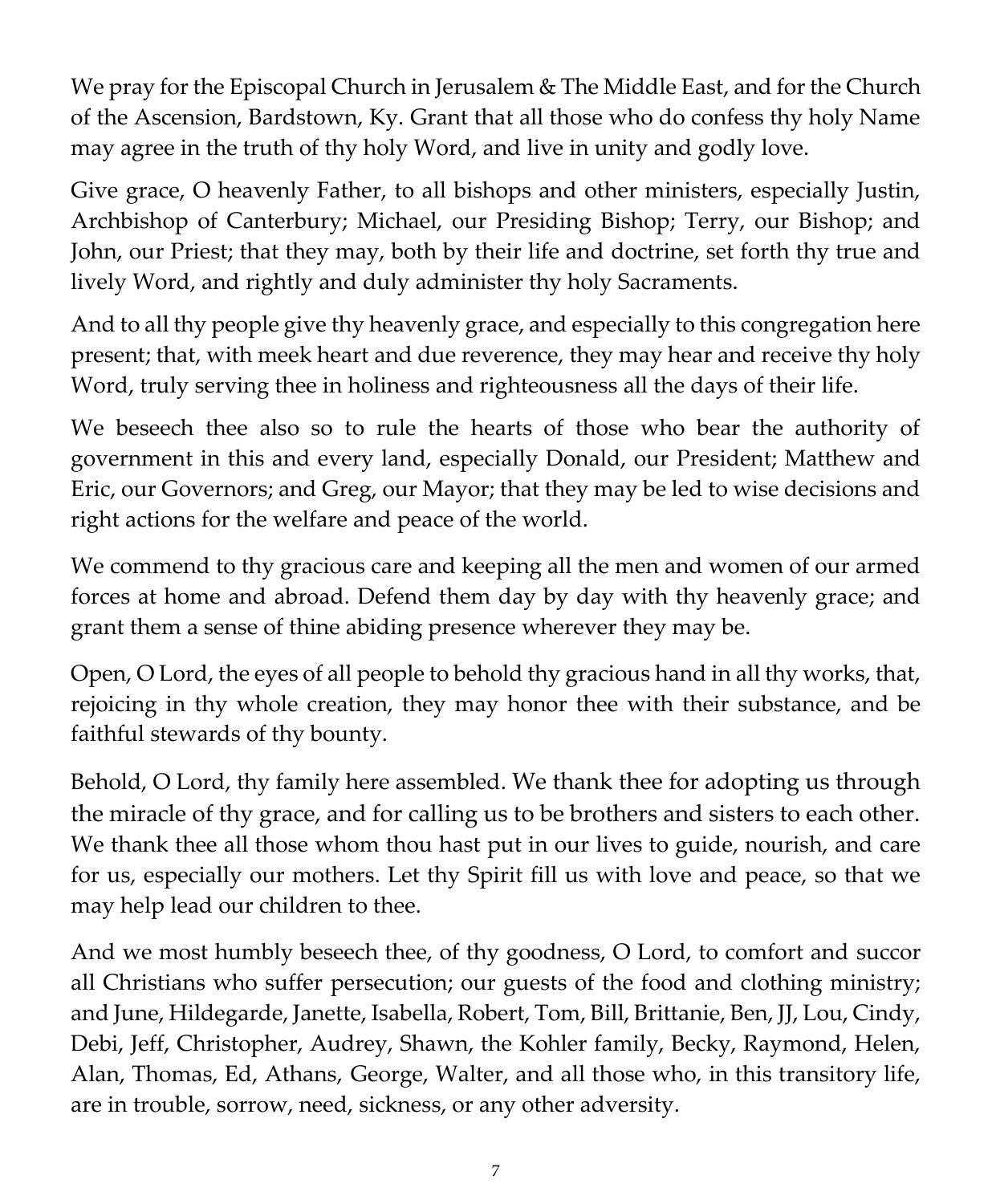And we also bless thy holy Name for Dan E. White, Mason Heikes, and for all thy servants departed this life in thy faith and fear, beseeching thee to grant them continual growth in thy love and service; and to grant us grace so to follow the good examples of all thy saints, that with them we may be partakers of thy heavenly kingdom.

Grant these our prayers, O Father, for Jesus Christ's sake, our only Mediator and Advocate. *Amen.*

### *The Celebrant then says*

Let us humbly confess our sins unto Almighty God.

*Please kneel as able.*

#### *Minister and People* BCP 320

Almighty and most merciful Father, we have erred and strayed from thy ways like lost sheep, we have followed too much the devices and desires of our own hearts, we have offended against thy holy laws, we have left undone those things which we ought to have done, and we have done those things which we ought not to have done. But thou, O Lord, have mercy upon us, spare thou those who confess their faults, restore thou those who are penitent, according to thy promises declared unto mankind in Christ Jesus our Lord; and grant, O most merciful Father, for his sake, that we may hereafter live a godly, righteous, and sober life, to the glory of thy holy Name. Amen.

### *The Priest stands and says*

The Almighty and merciful Lord grant you absolution and remission of all your sins, true repentance, amendment of life, and the grace and consolation of his Holy Spirit. *Amen*.

*Please stand.*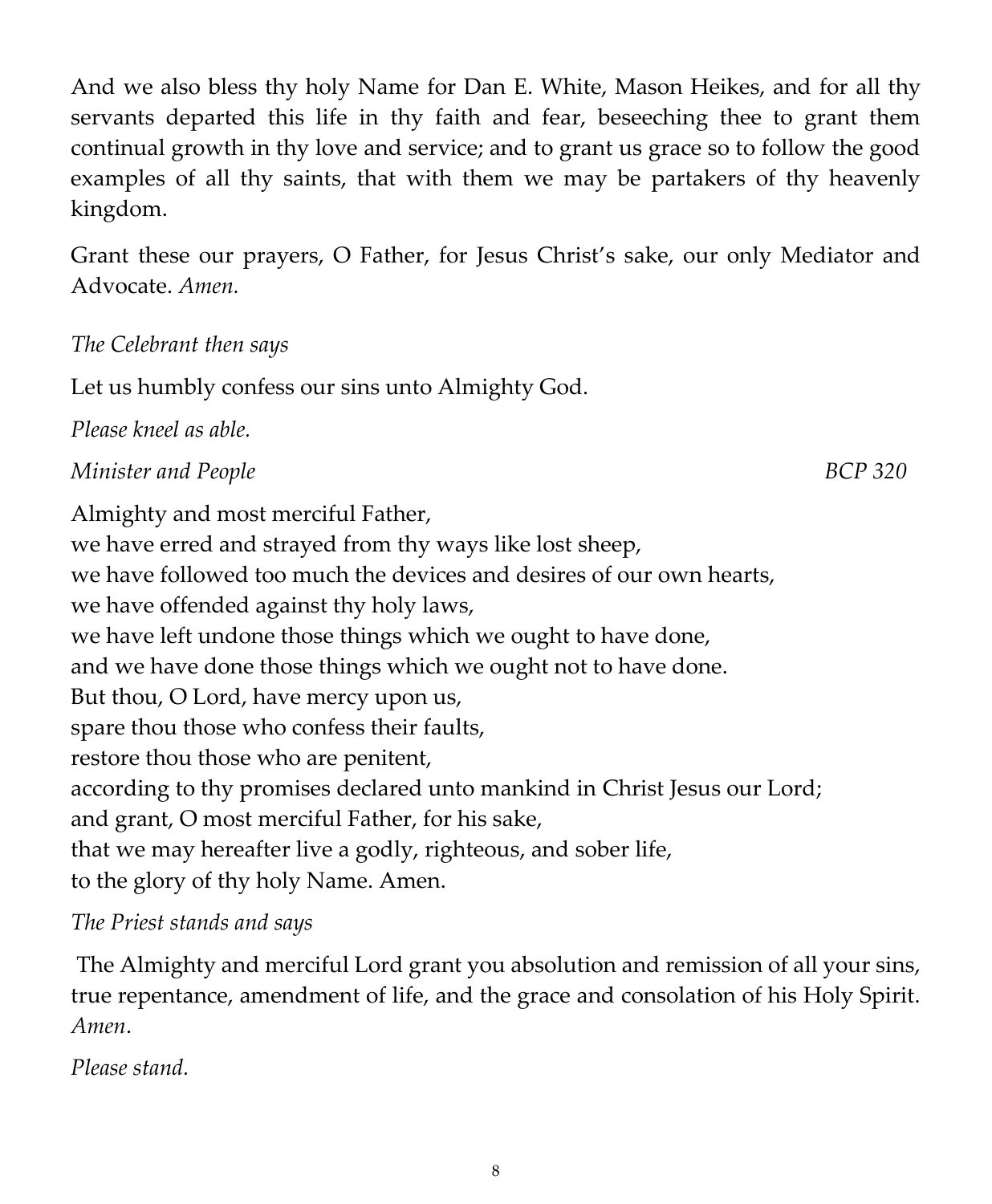# **The Peace** *BCP 332*

*Celebrant* The peace of the Lord be always with you. *People* And with thy spirit. *Then the Ministers and the People may greet one another in the name of the Lord.*

*Please be seated.*

# **Greetings**

# **The Holy Communion**

# **Offertory**

*The celebrant says*

Welcome one another, therefore, just as Christ has welcomed you, for the glory of God. *Romans 15:7*

*Please stand as the gifts are brought forward. As the gifts are offered the celebrant says*

All things come of thee, O Lord,

*People* And of thine own have we given thee.

**The Great Thanksgiving** *Eucharistic Prayer I, BCP 333*

*The people remain standing.*

| Celebrant | The Lord be with you                  |
|-----------|---------------------------------------|
| People    | And with thy spirit.                  |
| Celebrant | Lift up your hearts.                  |
| People    | We lift them up unto the Lord.        |
| Celebrant | Let us give thanks unto our Lord God. |
| People    | It is meet and right so to do.        |

*The Celebrant proceeds*

It is very meet, right, and our bounden duty, …

Therefore with Angels and Archangels, and with all the company of heaven, we laud and magnify thy glorious Name; evermore praising thee, and saying,

Holy, holy, holy, Lord God of Hosts: Heaven and earth are full of thy glory. Glory be to thee, O Lord Most High.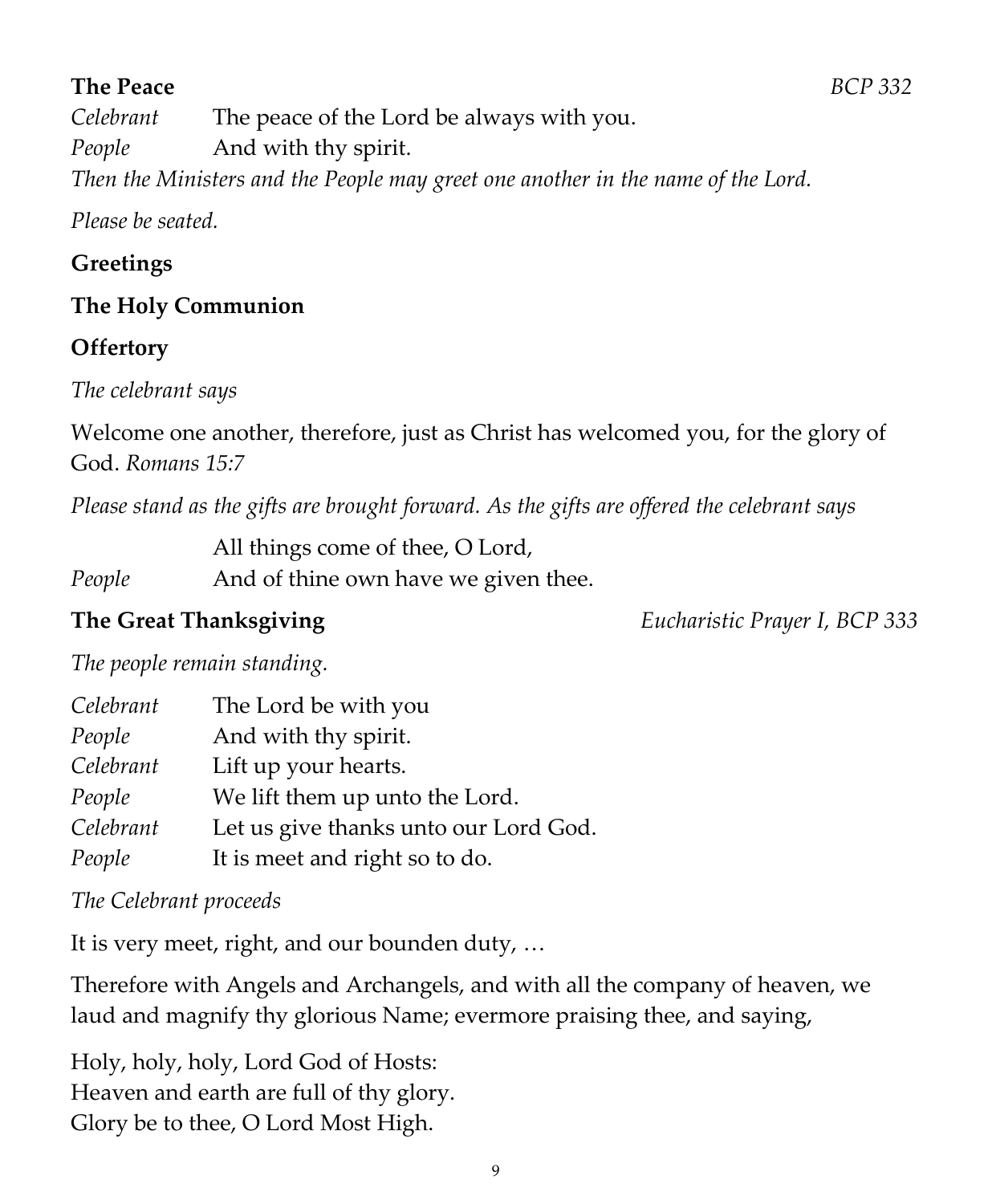Blessed is he that cometh in the name of the Lord. Hosanna in the highest.

# *The people kneel as able. The Celebrant continues* BCP 334

All glory be to thee, Almighty God, …

By whom, and with whom, in the unity of the Holy Ghost, all honor and glory be unto thee, O Father Almighty, world without end. *AMEN*.

*The Celebrant then continues BCP 336*

And now, as our Savior Christ hath taught us, we are bold to say,

#### *People and Celebrant*

Our Father, who art in heaven, hallowed be thy Name, thy kingdom come, thy will be done, on earth as it is in heaven.

Give us this day our daily bread.

And forgive us our trespasses,

as we forgive those who trespass against us.

And lead us not into temptation, but deliver us from evil. For thine is the kingdom, and the power, and the glory, for ever and ever. Amen.

### **The Breaking of the Bread** *BCP 337*

*A period of silence is kept.* 

*Celebrant* Alleluia. Christ our Passover is sacrificed for us; *People* Therefore let us keep the feast. Alleluia.

#### **Agnus Dei**

| Celebrant | O Lamb of God, that takest away the sins of the world, |
|-----------|--------------------------------------------------------|
| People    | have mercy upon us.                                    |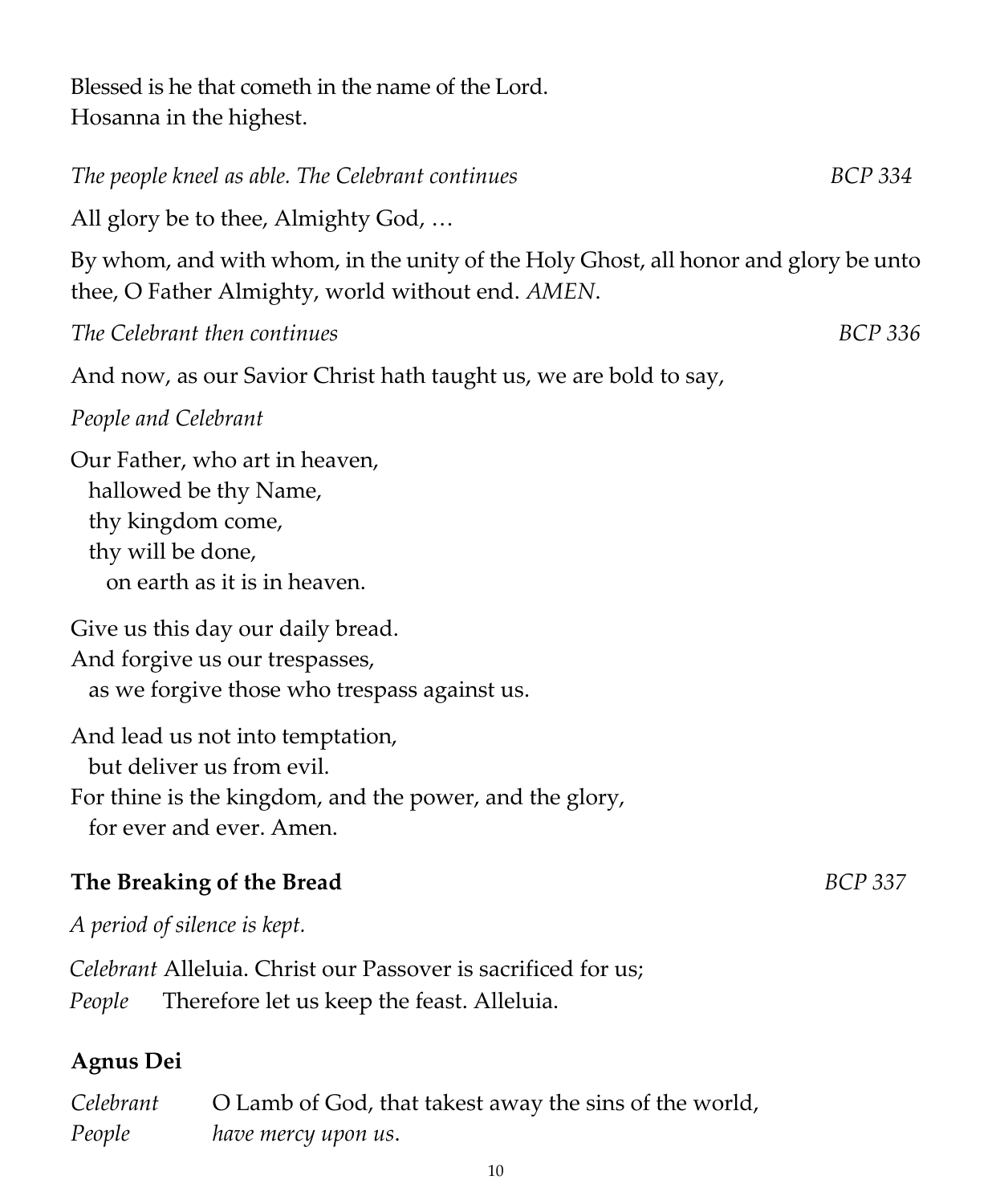| Celebrant | O Lamb of God, that takest away the sins of the world, |
|-----------|--------------------------------------------------------|
| People    | have mercy upon us.                                    |
| Celebrant | O Lamb of God, that takest away the sins of the world, |
| People    | grant us thy peace.                                    |

# **Invitation to Communion** *BCP 338*

# *The Celebrant says*

The Gifts of God for the People of God. Take them in remembrance that Christ died for you, and feed on him in your hearts by faith, with thanksgiving.

# **Communion of the People**

*All baptized Christians are welcome to receive Holy Communion. Please tell the clergy if you need gluten-free bread. If you come to the communion rail for a blessing instead, please cross your arms on your chest. If you are interested in being baptized, please contact a priest of the parish.* 

# *After Communion, the Celebrant says BCP 339*

Let us pray.

*The People kneel and join in saying this prayer.*

Almighty and everliving God, we most heartily thank thee for that thou dost feed us, in these holy mysteries, with the spiritual food of the most precious Body and Blood of thy Son our Savior Jesus Christ; and dost assure us thereby of thy favor and goodness towards us; and that we are very members incorporate in the mystical body of thy Son, the blessed company of all faithful people; and are also heirs, through hope, of thy everlasting kingdom. And we humbly beseech thee, O heavenly Father, so to assist us with thy grace, that we may continue in that holy fellowship, and do all such good works as thou hast prepared for us to walk in; through Jesus Christ our Lord, to whom, with thee and the Holy Ghost, be all honor and glory, world without end. *Amen*.

# **The Blessing** *BCP 339*

*The celebrant blesses the people.*